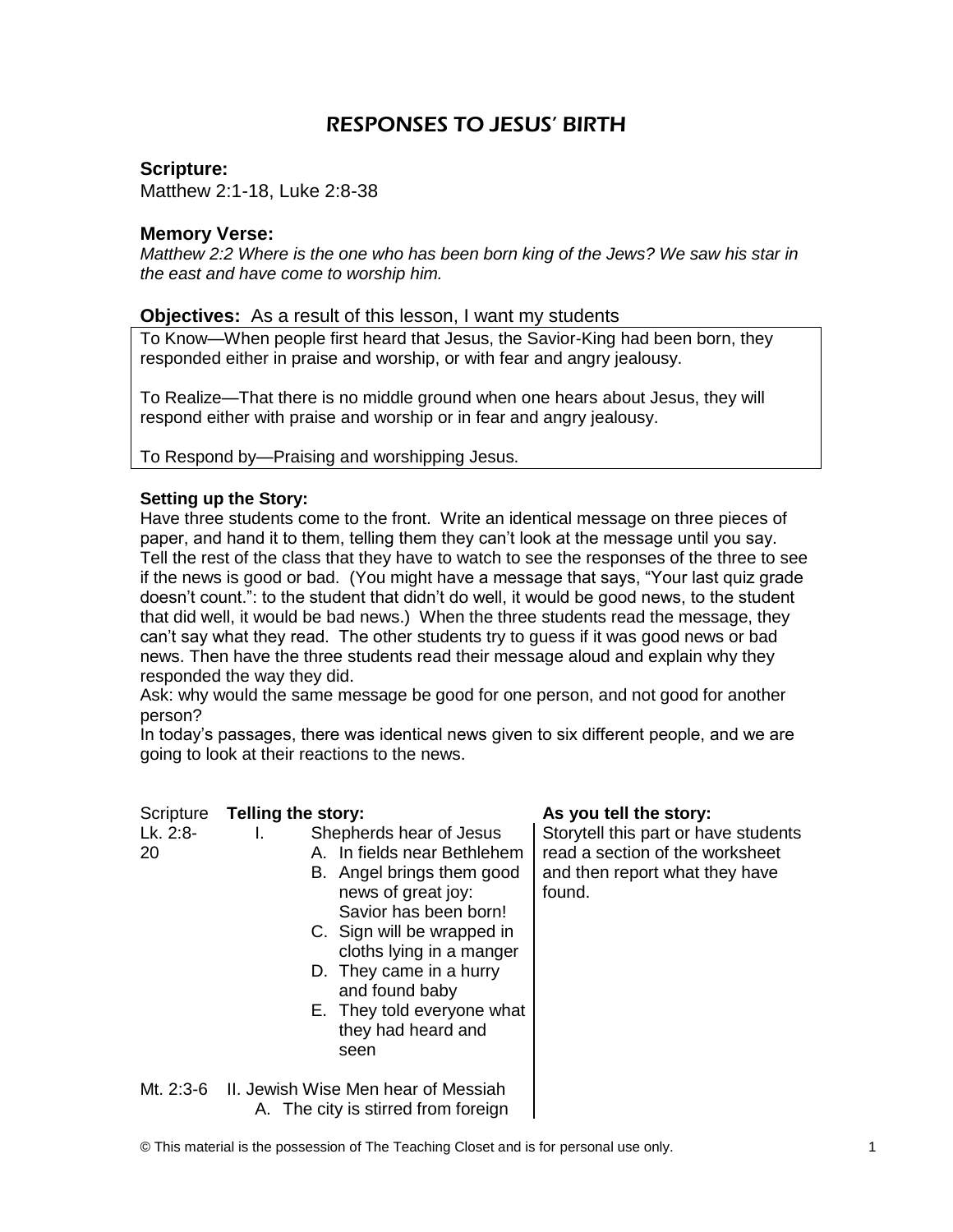wise men

- B. Herod asks where Messiah is to be born
- C. They quote Micah passage: Bethlehem
- D. They don't go to worship or find out
- Mt. 2:1- III. Foreign Wise Men follow star

2, 7-12

32

38

- A. Come to Jerusalem and inquire about the king who has been born
	- B. Herod directs them to Bethlehem
	- C. They follow the star with great joy and worship Jesus
	- D. They present their gifts
- Mt. 2:1- IV. Herod hears of new king
- 2, 16-18 A. From wise men of east
	- B. From own wise men
	- C. Enraged when he realizes he's been tricked
	- D. Orders murder of infant boys 2 years and younger
- Lk. 2:25- V. Simeon sees Jesus
	- A. Looking for Savior
		- B. Holy Spirit revealed he would not taste death before seeing Messiah
		- C. Mary and Joseph bring Jesus to the Temple
		- D. Simeon blesses him

Lk. 2:36- VI. Anna sees Jesus

- A. Had been in the Temple for years after husband's death
- B. Joins Simeon in giving praise to God
- C. Speaks of Jesus to everyone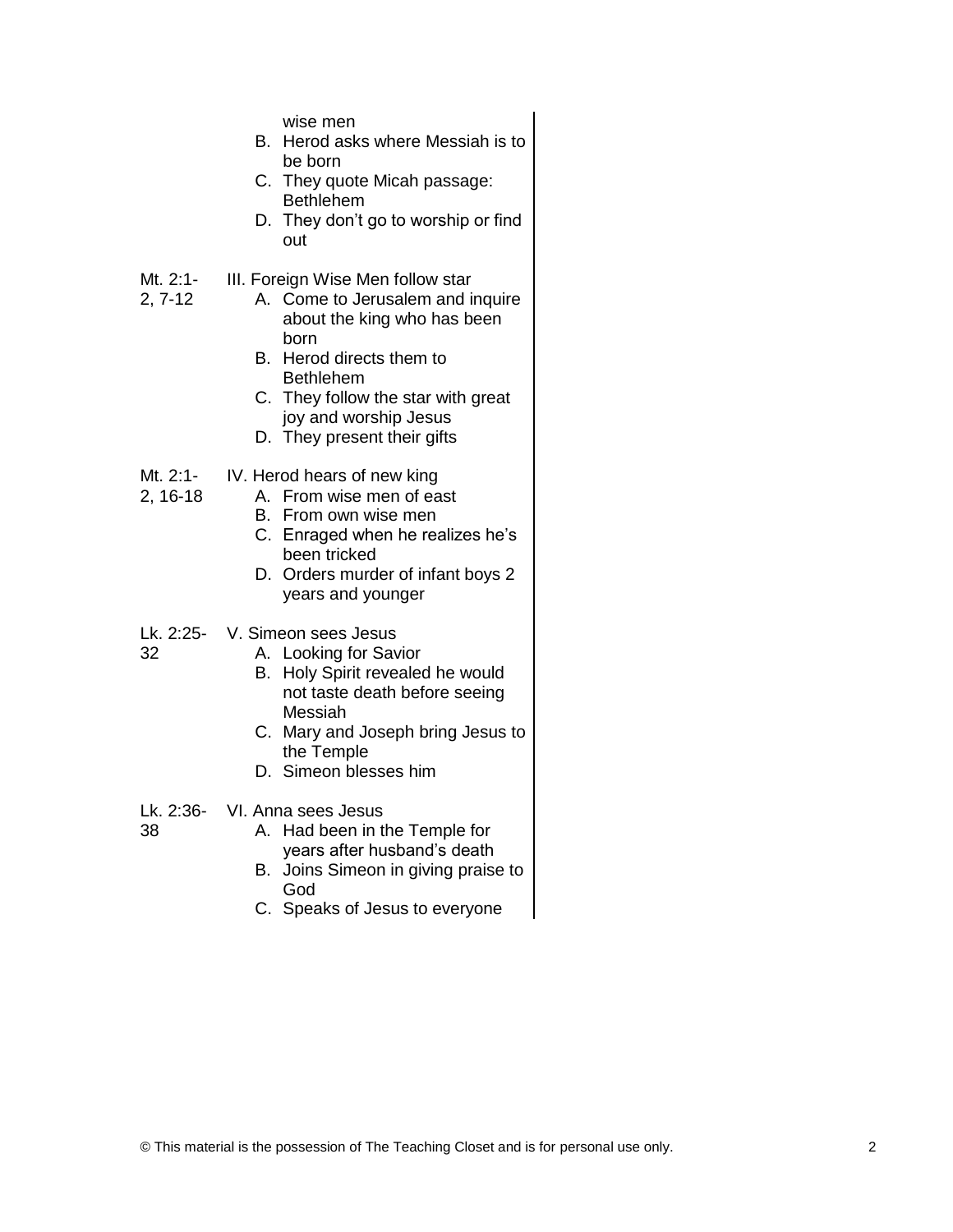# **Concluding the Story:**

Why would the news about Jesus being the Savior-King be good news for some but not good news for others? (like Herod or the Jewish wise men?) There is one thing that you don't find in this chart: you don't find the middle—the no response. Everyone had a response when they heard about Jesus. What were the two responses? Why were they different?

If a person today heard about Jesus, what would make them happy to hear it? The same reason: they need a Savior! If a person heard about Jesus and they weren't happy about it, why would that be? Same reason: they feel that Jesus is going to take over, and they are going to be out of control. Which side are you on?